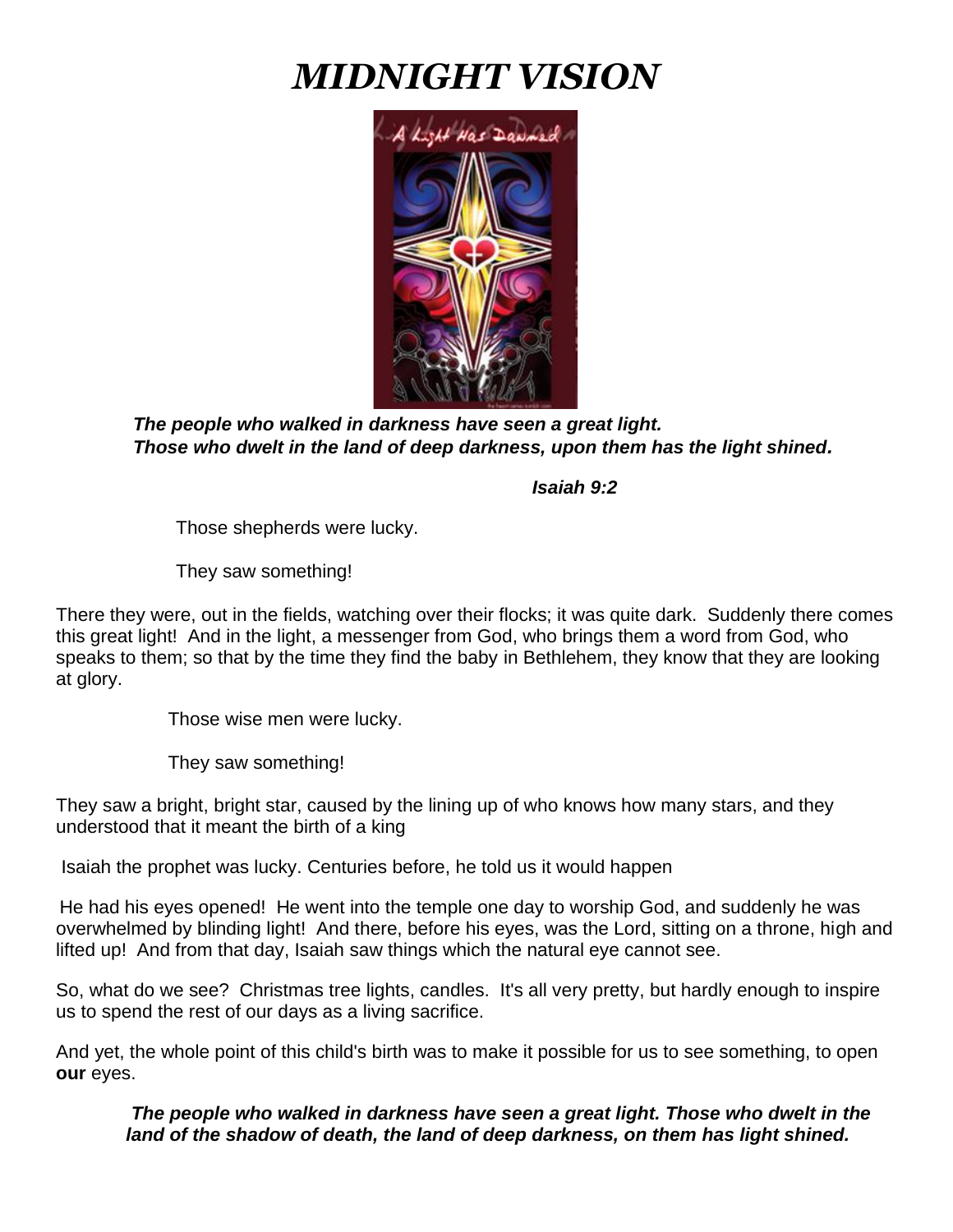## *"To us a child is born; to us a son is given"*

and not only shall the government be upon his shoulder, not only shall his name be called

# *"Wonderful Counselor, Mighty God, Everlasting Father, and Prince of Peace"…*



**He comes to open our eyes---to give us vision.**

*The true light that enlightens every man was coming into the world, he was in the world, and the world was made through him, yet the world knew him not. He came to his own home, and his own people received him not. But to all who received him, who believed on his name, he gave power to become sons of God, who are born, not of blood, nor of the will of the flesh, nor of the will of man, but of God.*

#### *John 1:9*

To be born of God begins with having your eyes opened.

# **It begins with vision.**

#### *Again Jesus spoke to them saying, "I am the light of the world. He who follows me will not walk in darkness, but will have the light of life." John 8:12*

#### *Jesus says, "For judgment I came into this world, that those who do not see, may see, and that those who see, may become blind."*

#### *John 9:39*

He comes to open our eyes, so that we can see glory, and in the light of that glory, can spend the rest of our days serving the purpose of the kingdom of God.

Most of us reading these words are believers. We've committed our lives to Jesus. We can point to miraculous changes which have occurred in our lives since we made that commitment.

# **But most of us are still short on vision.**

God longs to give us vision. To open our eyes, so that we can see Jesus so clearly, know him so truly, that all the vagueness, and hesitancy, and compromise, is swallowed up in a consuming confidence in him. The word of the Lord to the body of Christ at this hour is "I have come to open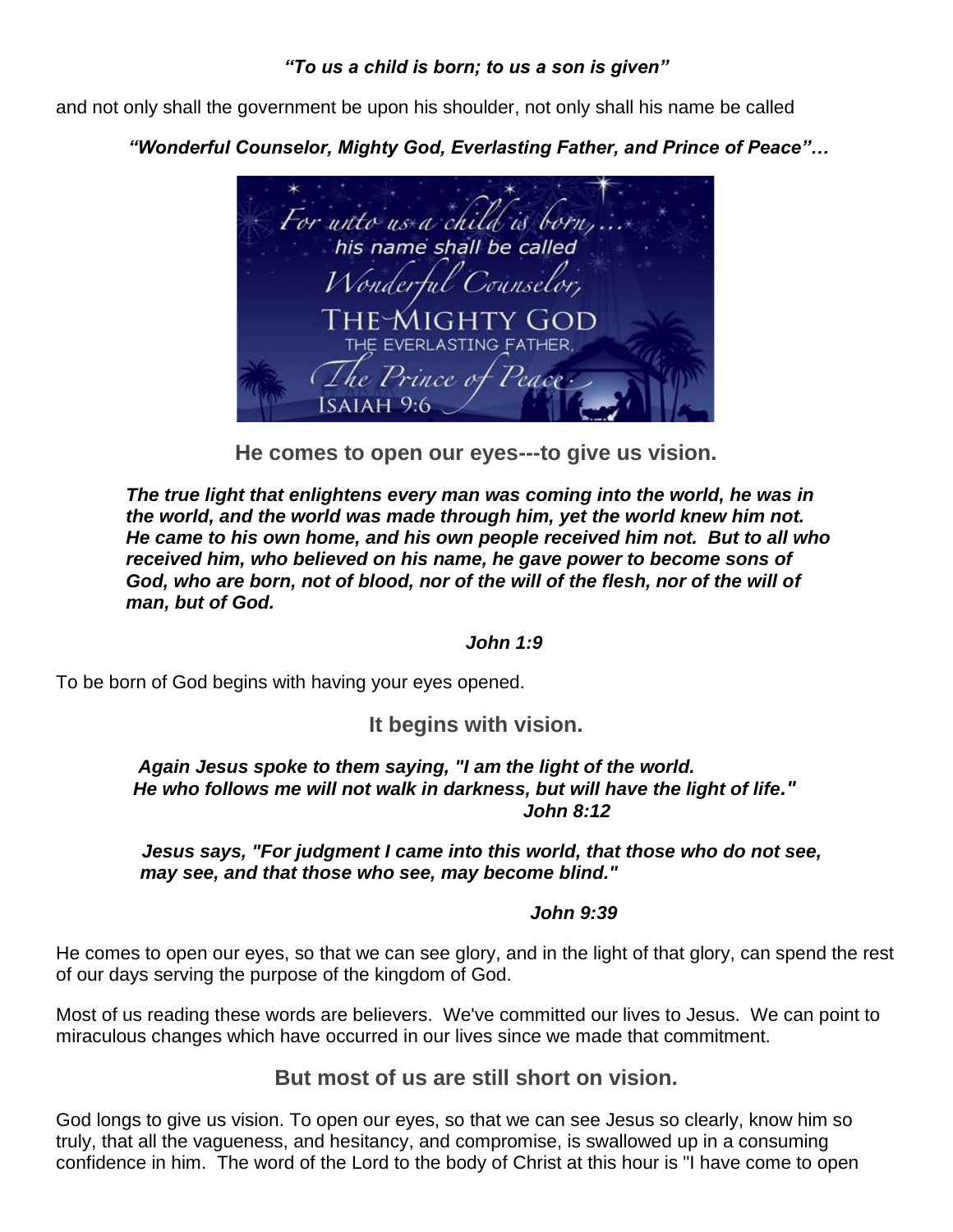your eyes. I have come to give you vision." And if we will respond to that word, with our lives, we will see what the shepherds saw, what the wise men saw, what Mary saw, what Isaiah saw.



There are four things we need to know about the vision that God will give us---a vision beyond any we've had so far.

- **1. The vision comes to us at midnight.**
- **2. The vision brings us under a word from God.**
- **3. The vision offers to cleanse us from our sin.**
- **4. The vision puts us under a prophetic calling.**

**First of all, the vision comes to us at midnight,**

at a time when all other light becomes darkness.

#### *And in those days there went out a decree from Caesar Augustus, that all the world should be enrolled.*

And who was Caesar Augustus? He was a world dictator. You think things are bad now? Hang on! The Alpha period and the Omega period are going to match. This man was a world dictator. He was a forerunner of the anti-Christ. Things were dark in Israel in those days. And into the midst of that darkness came light. The shepherds were out there in the field, surrounded by darkness. They were without any light of their own: no flashlight, no gas lanterns, no matches. They were watching over the flock, when, all of a sudden, into this darkness came light!



*"In the year King Uzziah died", says Isaiah, "I saw the Lord."*

And what was the year King Uzziah died? It was a dark year, a bad year, a terrible year. And into this bad time, this dark time, comes blazing light. It's the same for us. Vision is always preceded by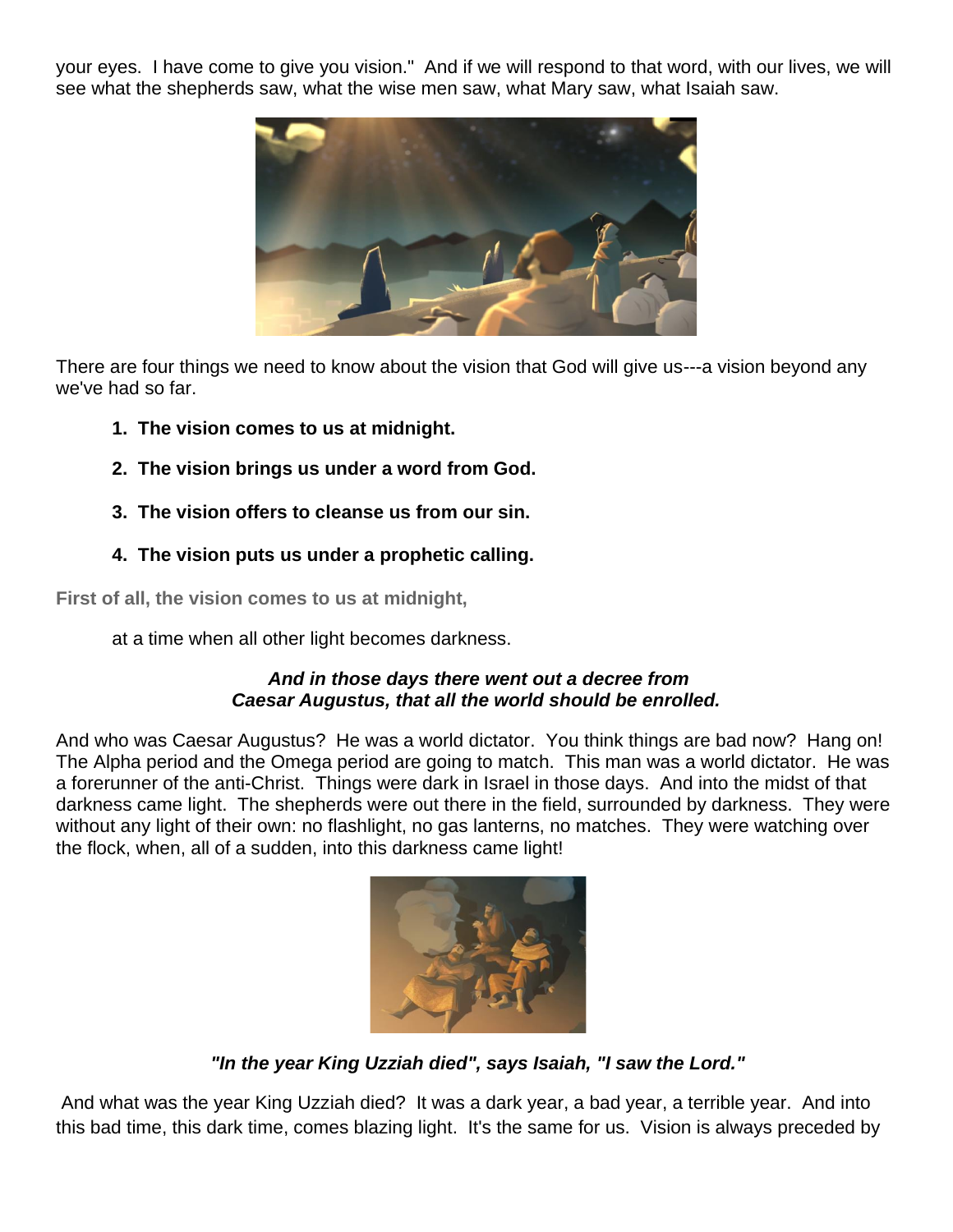darkness. First it gets dark. Dark, like the valleys we've been walking through. Dark, like the judgment of God we're seeing in our own lives, in the body of Christ, in the world around us.

*Midnight means judgment*.

*Midnight means that God starts calling in accounts.* 

*"And at midnight there was a cry, 'Behold the bridegroom. Go out and meet him.' And all those virgins rose, and trimmed their lamps, and those who had oil, those who had light, those who had vision, went in with him to the marriage feast, and the door was shut."*

Don't be surprised, and don't be or discouraged by the darkness you've been walking through. It's midnight! It's judgment time.

God is calling us to account. But the people who walked in darkness, and who remained faithful, and who kept seeking those lost, and kept doing the will of God, who lived with integrity before God, who did not compromise---to them came light.

Our light is coming!

**Secondly, the vision brings us under a word from God.**

When the shepherds saw the light, they also heard a word.

# *Behold I bring you good news of great joy,*

# *which shall be to all people.*

When the people who dwelled in darkness saw the light, they also heard a living word.

#### *To us a child is born, to us a son is given... the government shall be upon his shoulders.*

When Isaiah saw the light in the temple, he heard a word. He saw these magnificent creations of God proclaiming to each other,

#### *Holy, holy, holy is the Lord of hosts. The whole earth is full of his glory.*

Prior to that moment, Isaiah had seen no glory. He had seen nothing but trouble and despair. He had seen injustice and absurdity.

But now, in the midst of darkness, he begins to see the glory of God, because he's receiving a word from God.

Jesus takes Peter, James and John up on a mountain; and he is transfigured before them. His face begins to shine as the sun. His raiment becomes white as light, in preparation for the things they're going to have to go through soon after this. And with that light comes a word.

# *This is my beloved Son, in whom I am well pleased.*

# *Listen to him!*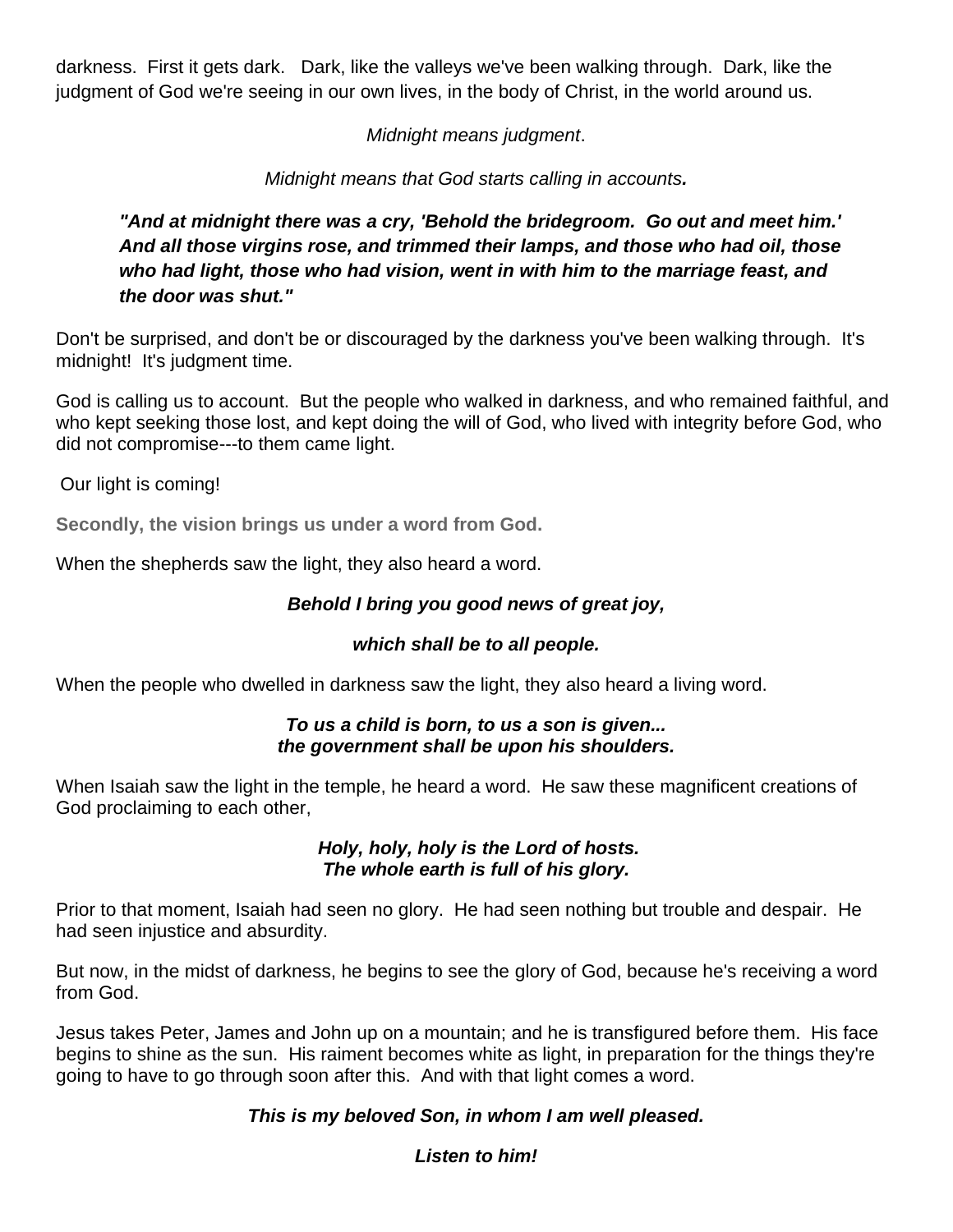Whenever God opens our eyes, he also opens our ears. Whenever we receive vision, we also receive a word. That word is closer to you now than your own breath.

**Thirdly, the vision offers us cleansing from our sins.** 

*In the year that King Uzziah died, I saw the Lord, sitting upon a throne, high and lifted up. And his train filled the temple, and I said, "Woe is me for I am lost. I am a man of unclean lips, and I dwell in the midst of a people of unclean lips, for my eyes have seen the King, the Lord of hosts! Then flew one of the seraphim to me, having in his hand a burning coal, which he had taken with tongs from the altar. And he touched my mouth and he said, "Behold this has* 



*touched your lips. Your guilt is taken away and your sin is forgiven."*

Until Isaiah receives this vision, he has no idea how much sin is dragging him down, how much selfdeceit, how much compromise, how many attitudes, are holding him back. But now he sees the light, and in that light, he becomes aware of his own uncleanness.

## *"Woe is me, I'm undone. I'm a man of unclean lips and I dwell in the midst of a people of unclean lips. And my eyes have seen the King, the Lord of hosts.*

What's going to happen to me?" Then the seraph brings a burning coal from the altar, touches his mouth and says,

#### *"Lo, this has touched your lips. Your guilt is removed; your sin is forgiven."*

That burning coal is a symbol of the blood of the Lamb to be shed one day at Jesus' baptism of fire.

#### **Likewise, when we see light, we discover our own uncleanness.**

We start to see things in us that we didn't see before. Psalm 51 is no longer just David's psalm; it's ours.

We too, begin to cry, "Purge me with the hyssop, and I shall be clean! wash me and I shall be whiter than snow! Create in me a clean heart, O God!" "O Lord, forgive me! O Lord, cleanse me! O lord, straighten my crookedness!"

Now I'm no longer obsessed about everybody else's sin;

I see mine, and I'm terrified, and I cry out, And the Lord forgives.

**Finally, the vision puts us under a prophetic calling.** 

*After they heard all this, they went with haste and found Mary and Joseph, and the babe lying in a manger, and when they saw it, they made known the saying that was told them concerning this child, and all who heard it, wondered at what the shepherds had told them.*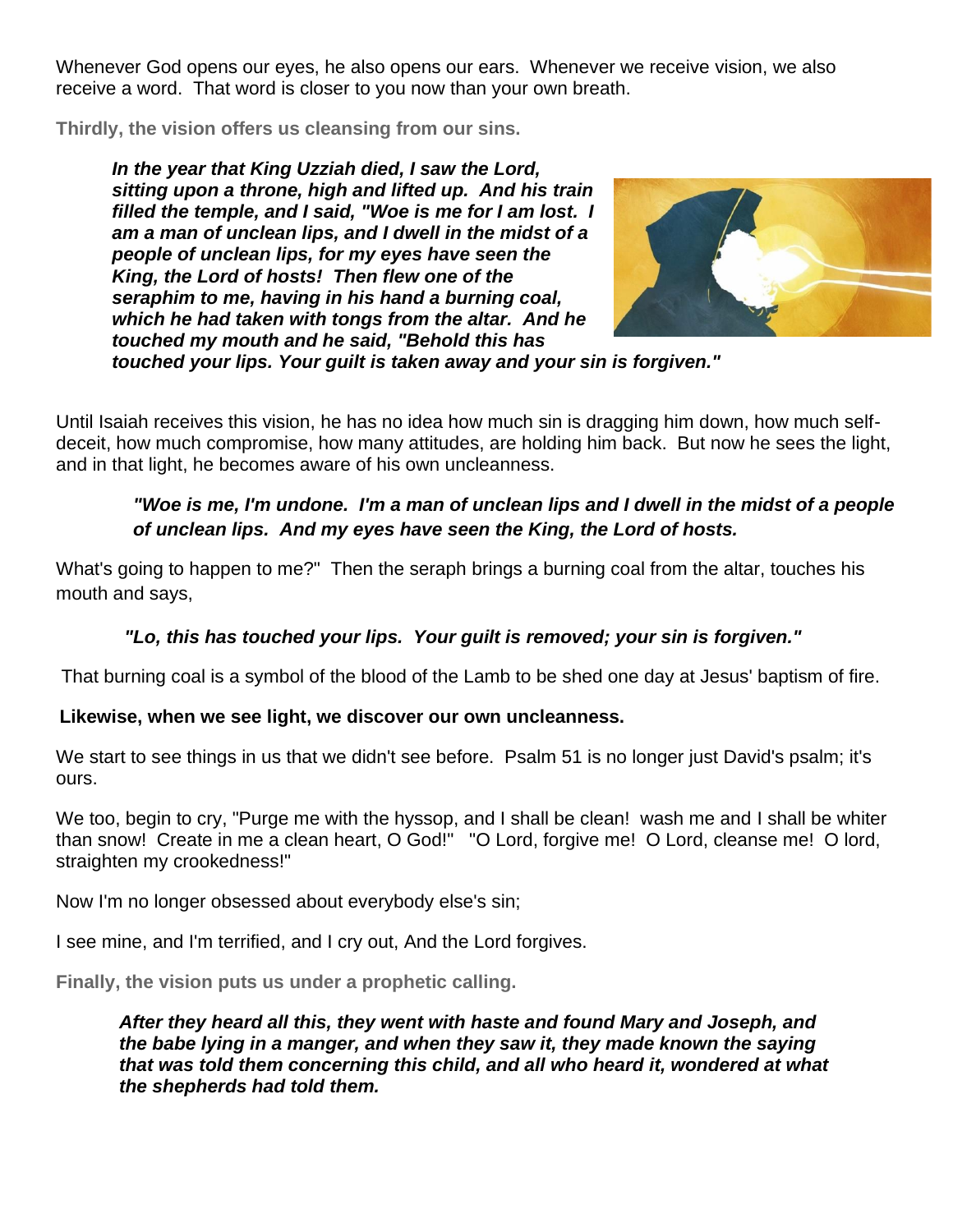

The shepherds couldn't keep quiet. They couldn't contain themselves; they had to talk about it.

This was a beginning of prophetic utterance for them.

# **Vision always leads to prophecy.**

After his sins are cleansed, Isaiah hears the voice of the Lord saying, "Whom shall I send? Who will go for us?" And Isaiah, to his own surprise, finds himself saying, "Here am I. Send me." And the Lord says, "Go."

Very soon, the light that we receive will become a prophetic word going out from us, a prophetic life lived by us; a word from God, a life lived, that becomes a message from God, not only from our mouths, but from our very lives.

#### *The people who walked in darkness have seen a great light. Those who dwelled in the land of deep darkness, on them has light shined.*

Look for four things in your life, and keep watching for them in the coming days.

*First, look for signs of midnight*---in world events, in your own circumstances, in the atmosphere of the city where you live. But also expect light from God to come visit your darkness. Expect God to give you great light. He will.

**Secondly, look for a word from God**, clearer than you've ever heard it. I'm not talking about hearing voices. I'm talking about hearing God. It may be that the scriptures open up and begin speaking to you. You'll be reading something you've read many times, and suddenly it comes to life. It may be that you hear God speaking through a sister or a brother. In some way, you will begin to hear a word, that will be Spirit and Life for the Body of Christ, including you.

**Thirdly, look for a time of personal cleansing**. Expect God to put his finger on areas in your life that need attention: areas of compromise, or self-deceit, attitudes that you weren't even aware of. And as you confess the sin, and as the Lamb washes away the guilt with his blood, you will experience a new freedom---and with that freedom, holy joy.

*Finally, look for a clarifying of your own prophetic calling*. Wait for that word which came to Isaiah: "Whom shall I send? Who will go for us?" When you answer "Here am I; Send me," He will make it clear